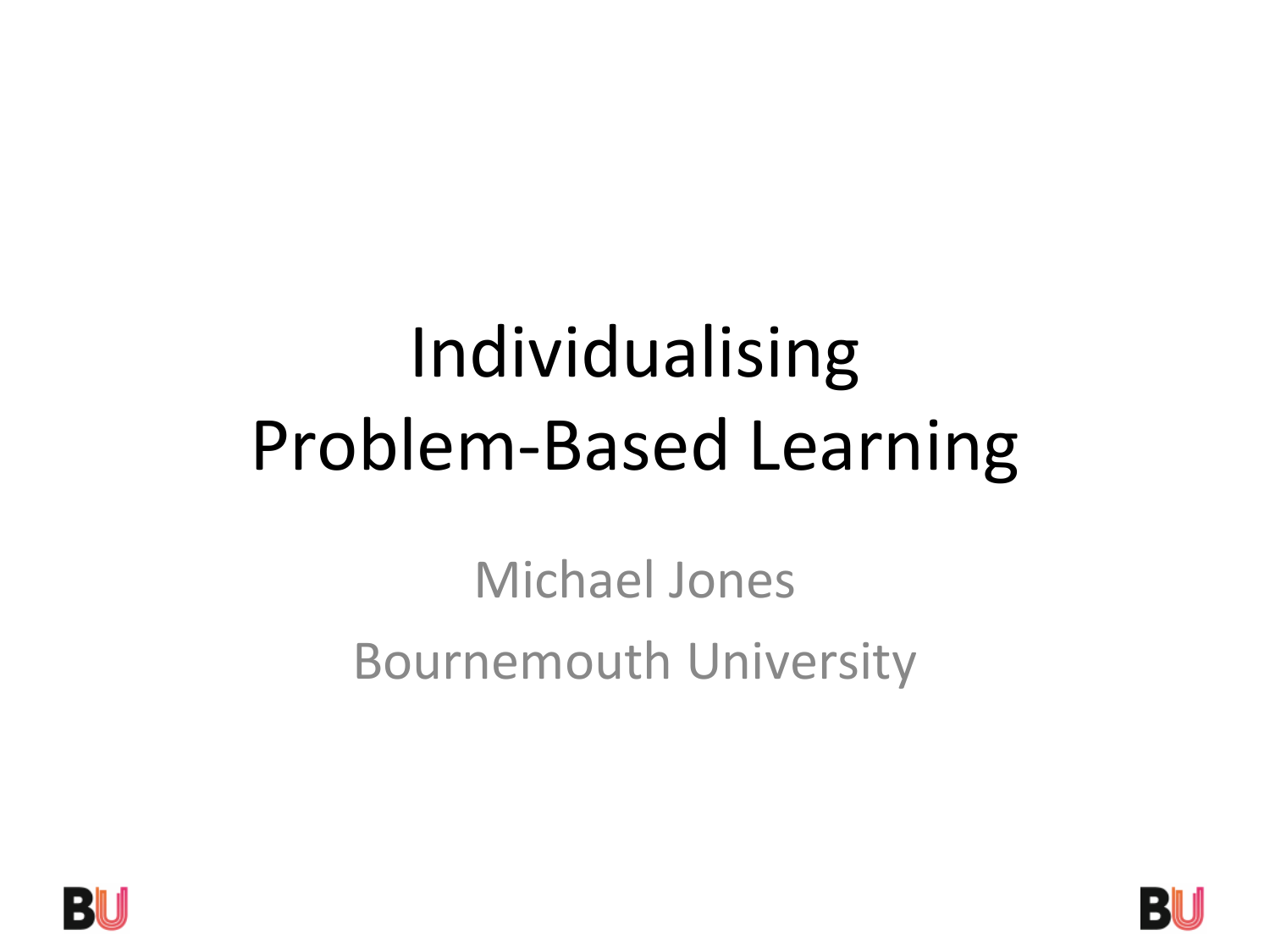#### Problem-Based Learning





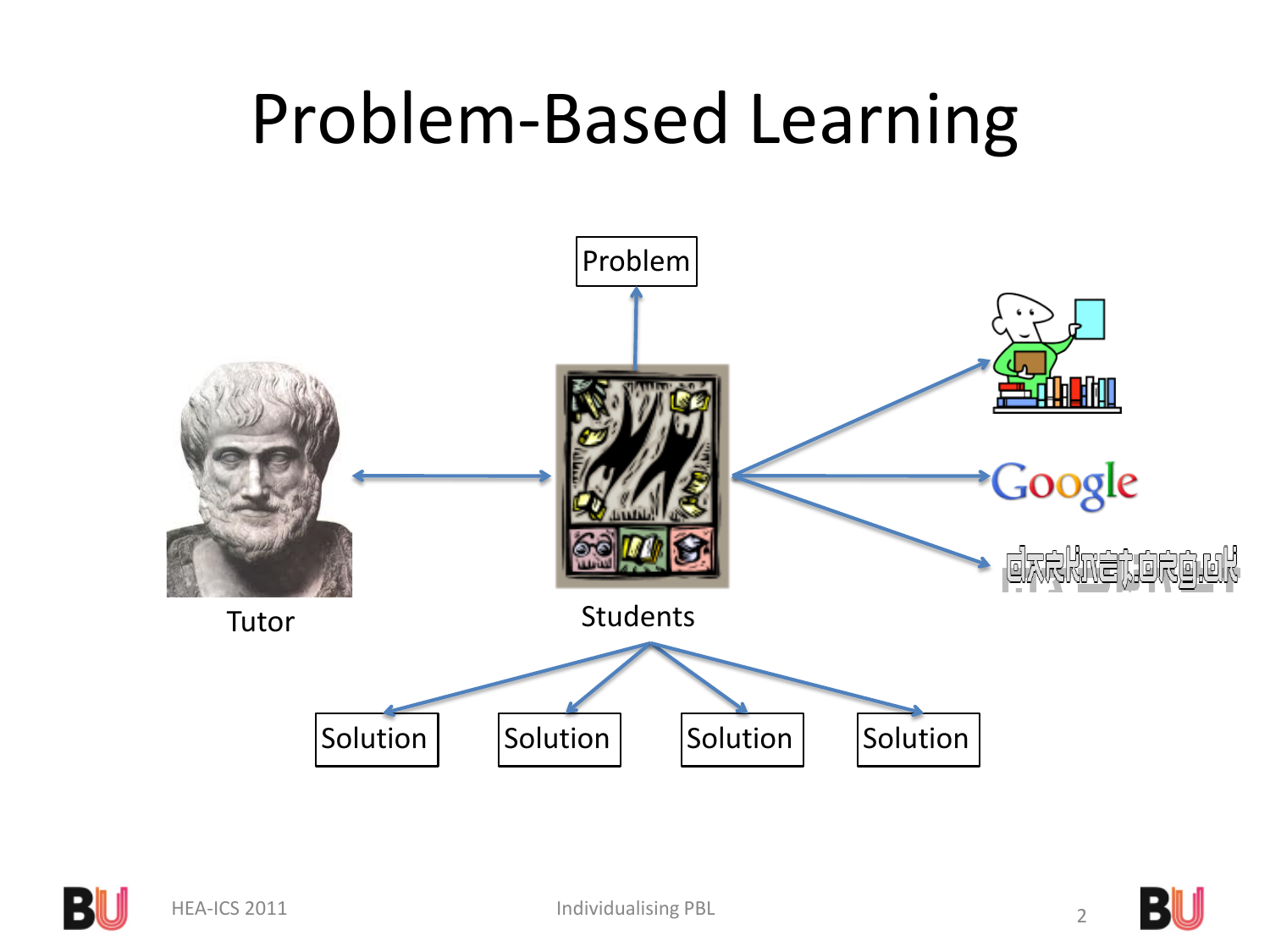## Digital Forensics

- Emphasis on analysis and interpretation
- Variety of data sources
	- File systems (directory structures)
	- Browser, email, log data
	- $-$  Etc.
- Large number of (potential) tools
	- primitive
	- 'professional'

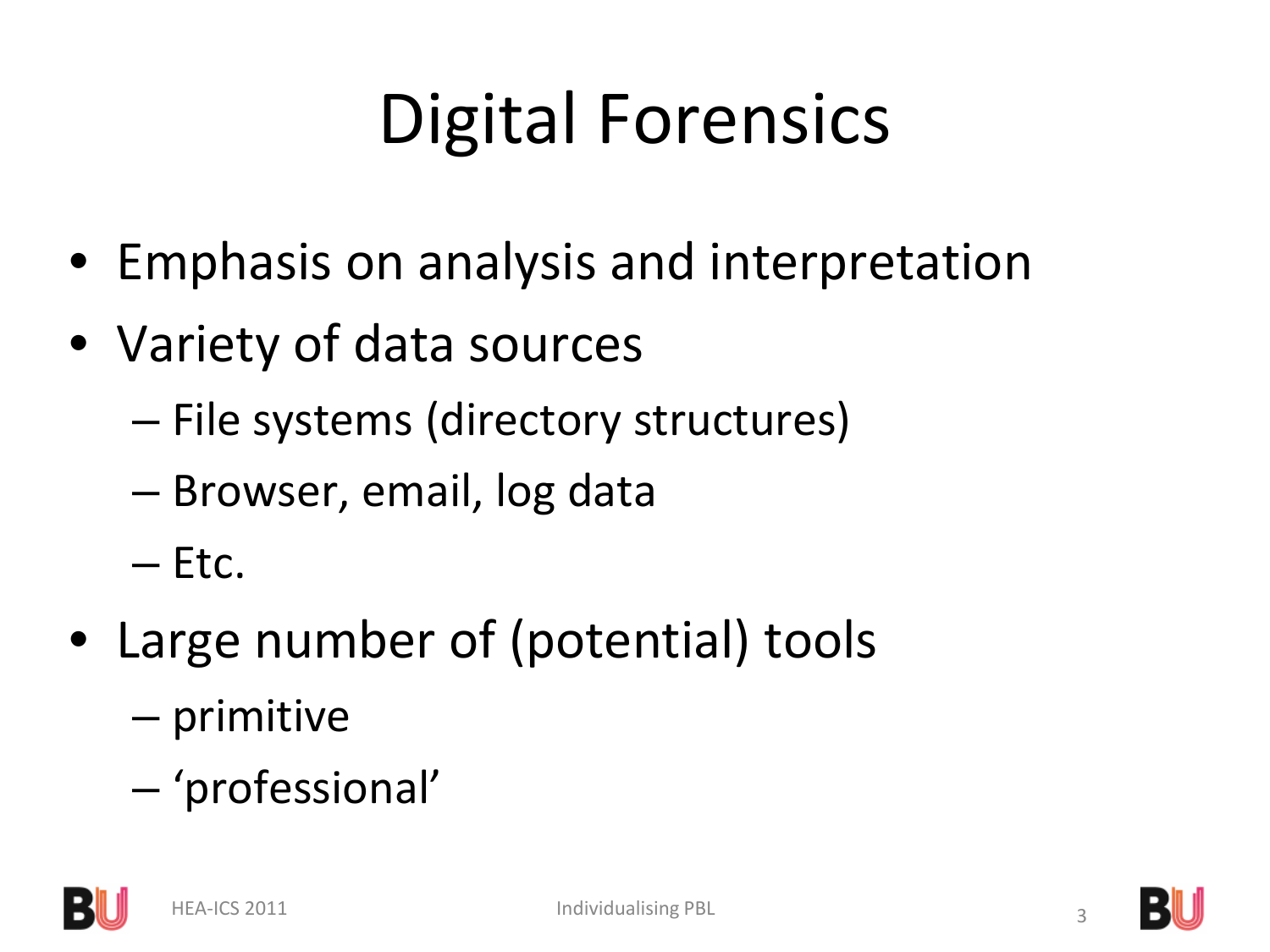#### The Scenario

- A gang has commissioned the production of plates to be used in creating counterfeit bank notes
- Police have captured an SD card hidden in a camera
- Police need to know:
	- Where and when the plates are being exchanged
	- Who is involved



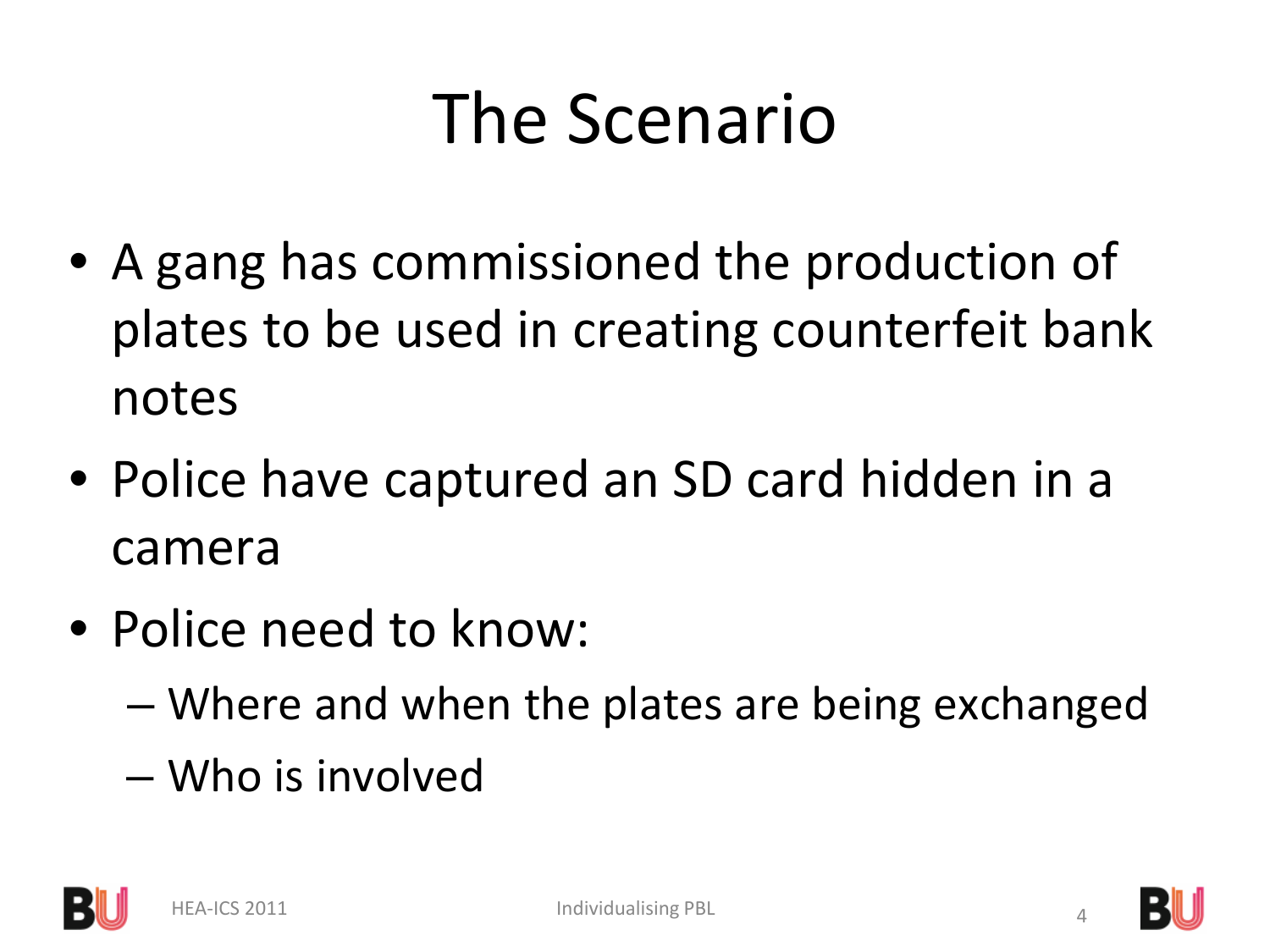## Individual Learning Experience

- Same:
	- Scenario
	- Learning experience
- Different:
	- Data
	- Targets
	- File structure



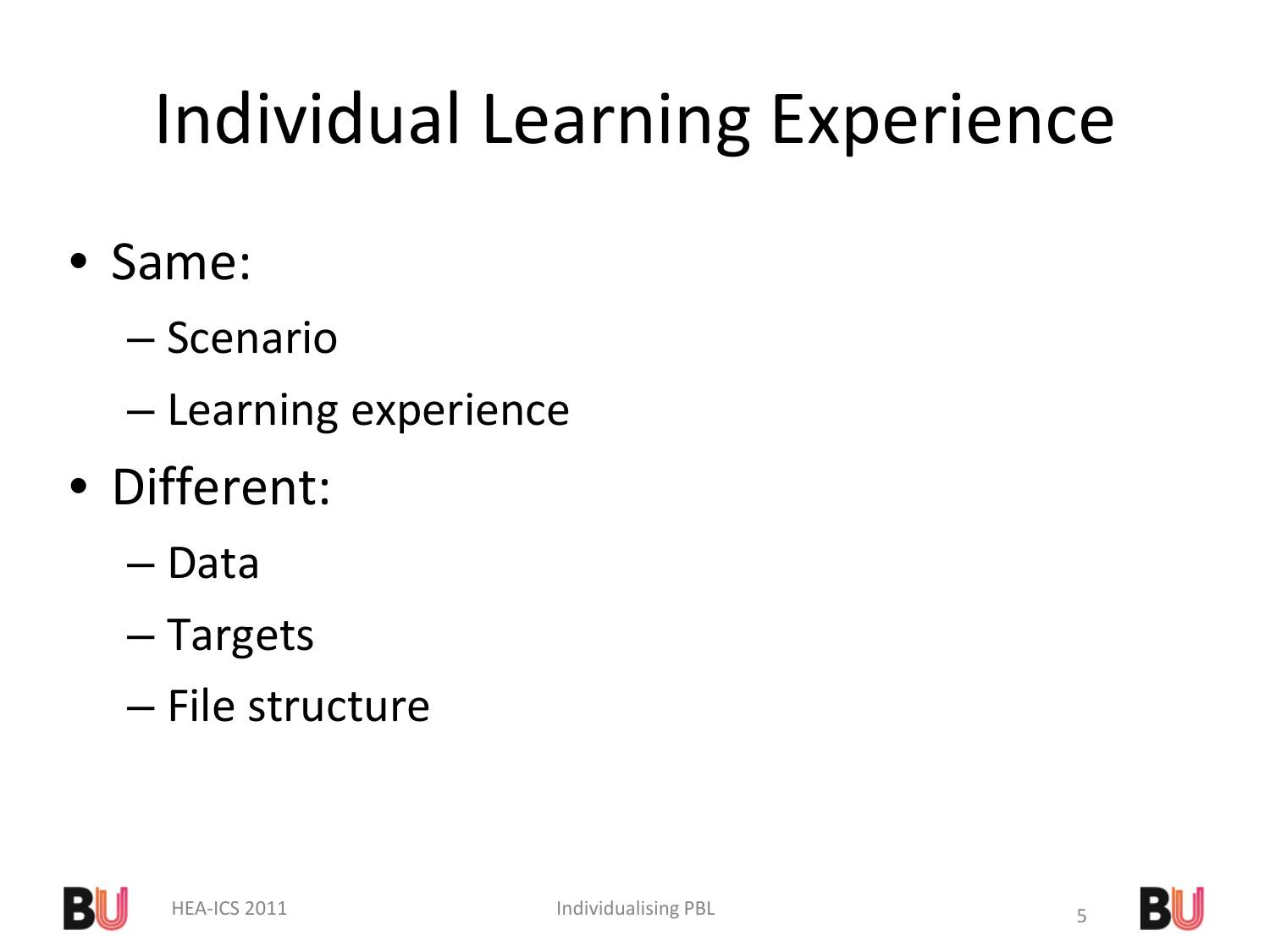#### Step 1: Data Generation

- The Forensic Case generator (FCG) creates the following for each image (student):
	- Contact information (names, mobile numbers)
	- GPS locations of the exchanges
	- Times and dates of the exchanges
	- Password
	- Bank account details
- How:
	- Using regular expressions (e.g., 07[0-9]{9})
	- Source data (e.g., file of first names, GPS of well-known locations)



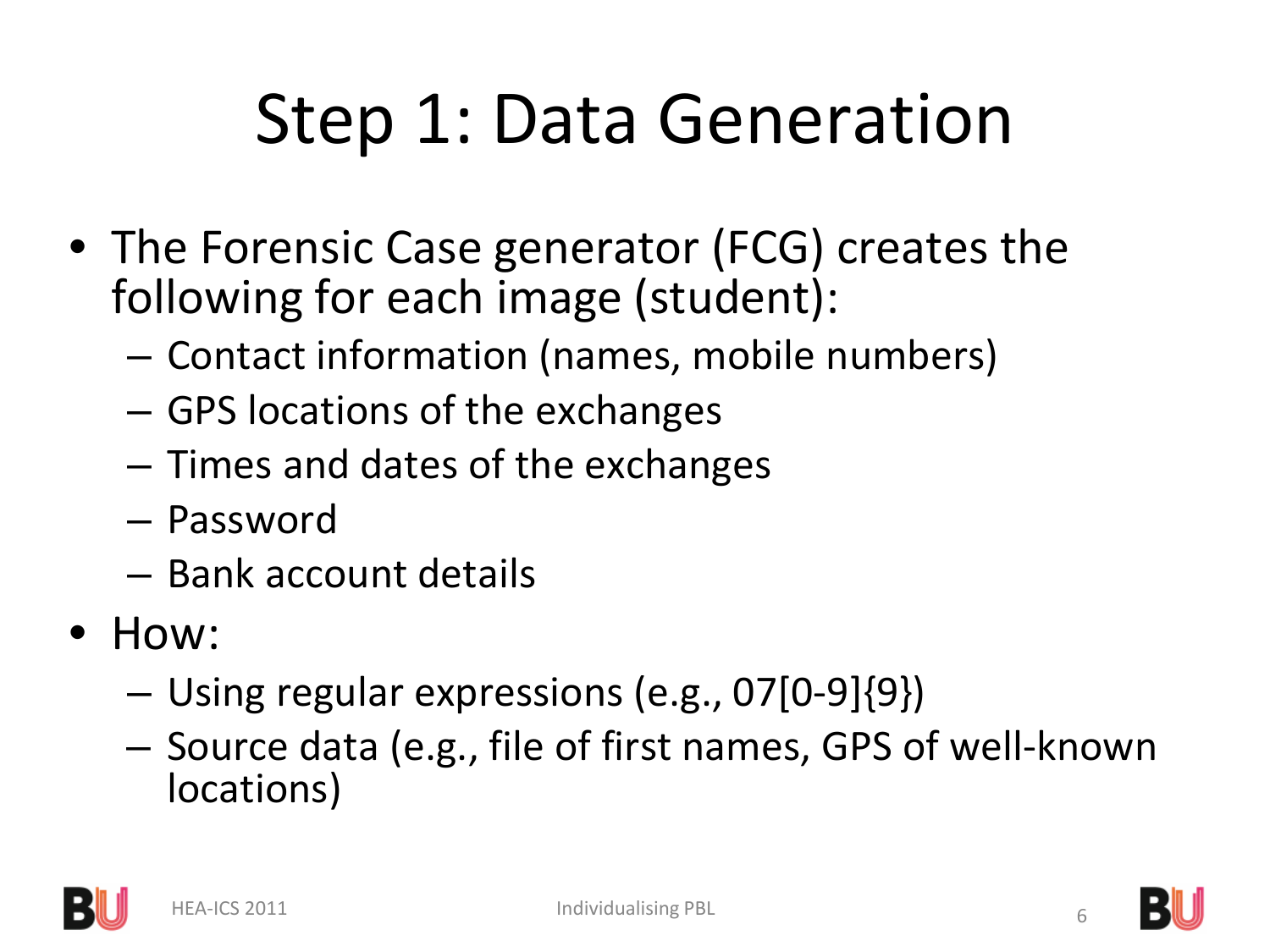## Step 2: File Manipulation

- Data encoded and embedded in target files:
	- Metadata in PDF or HTML files; EXIF data in JPEGs
	- Hidden in text files, encrypted files, SQLite files
	- In a fragmented (tiled) image
	- In sound files
	- $-$  Etc.
- Encodings available include:
	- Base 64
	- Nato



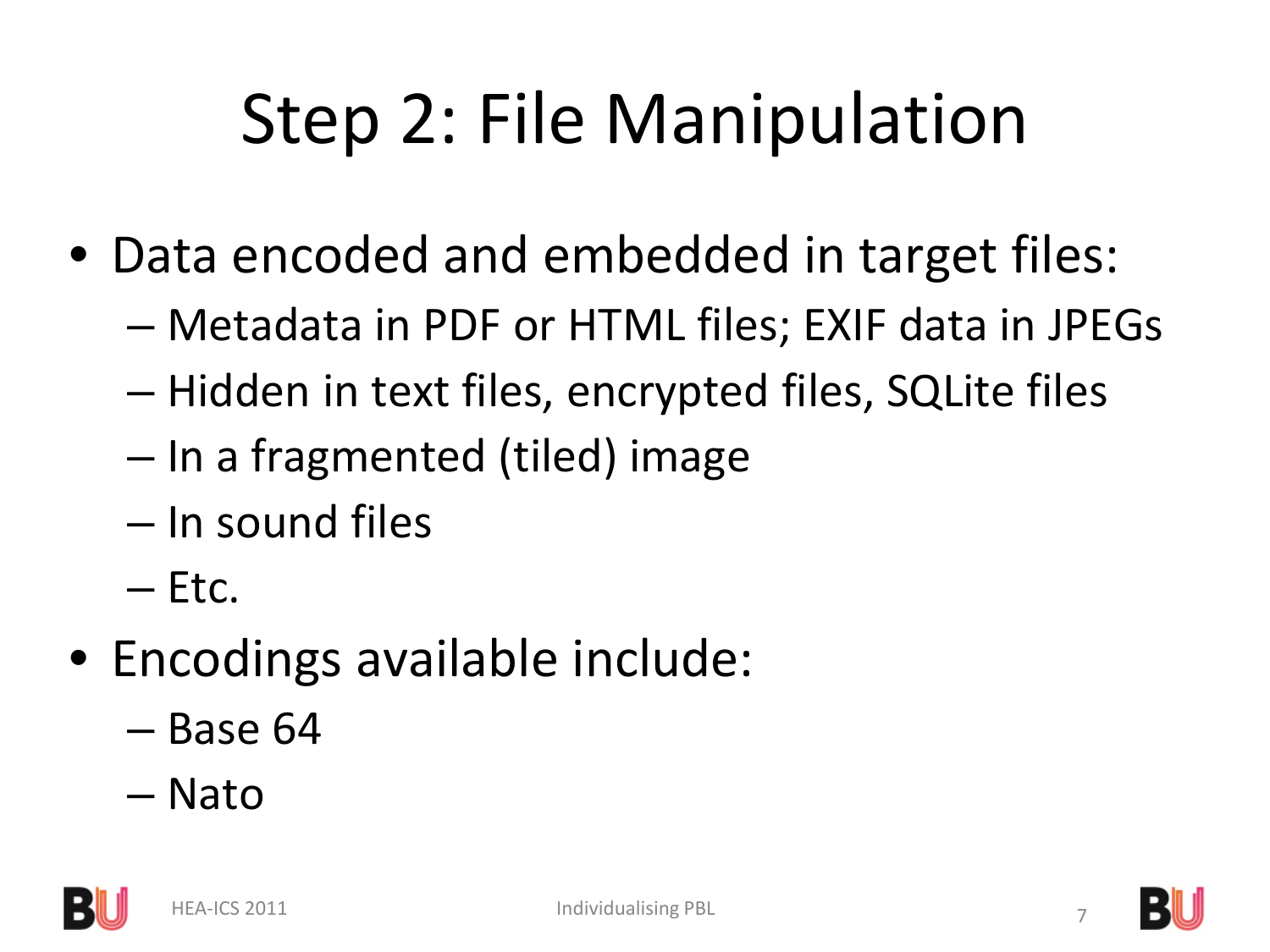# Step 3: Population

• File system created

– (currently FAT32, others imminent)

- Populated with a directory structure containing:
	- Directories
	- Manipulated files
	- Other files
	- Renaming and placing policies available



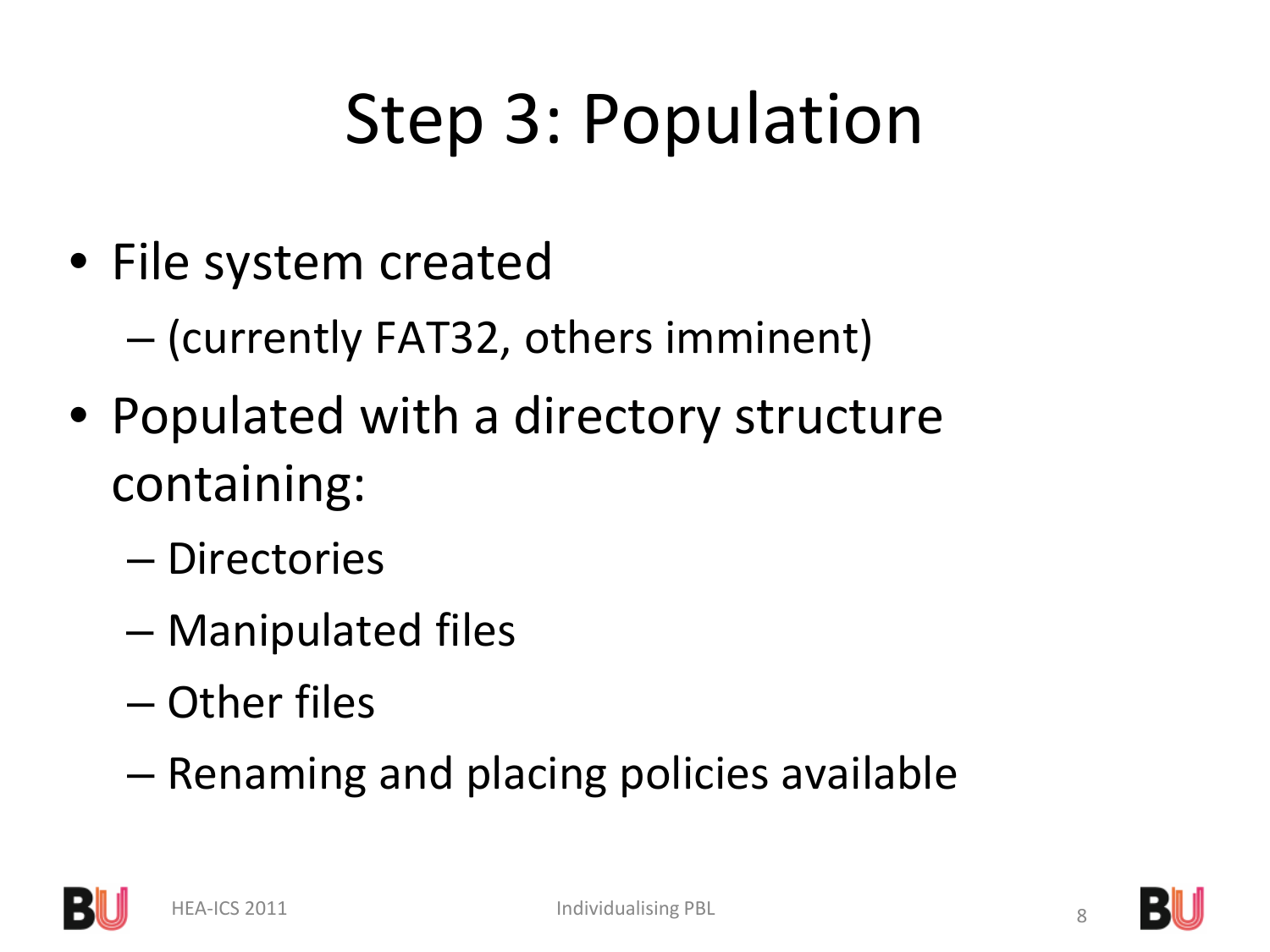### Step 4: Rendition

- File structure copied to target device or file system
- Files/directories deleted
	- Deletion policy available



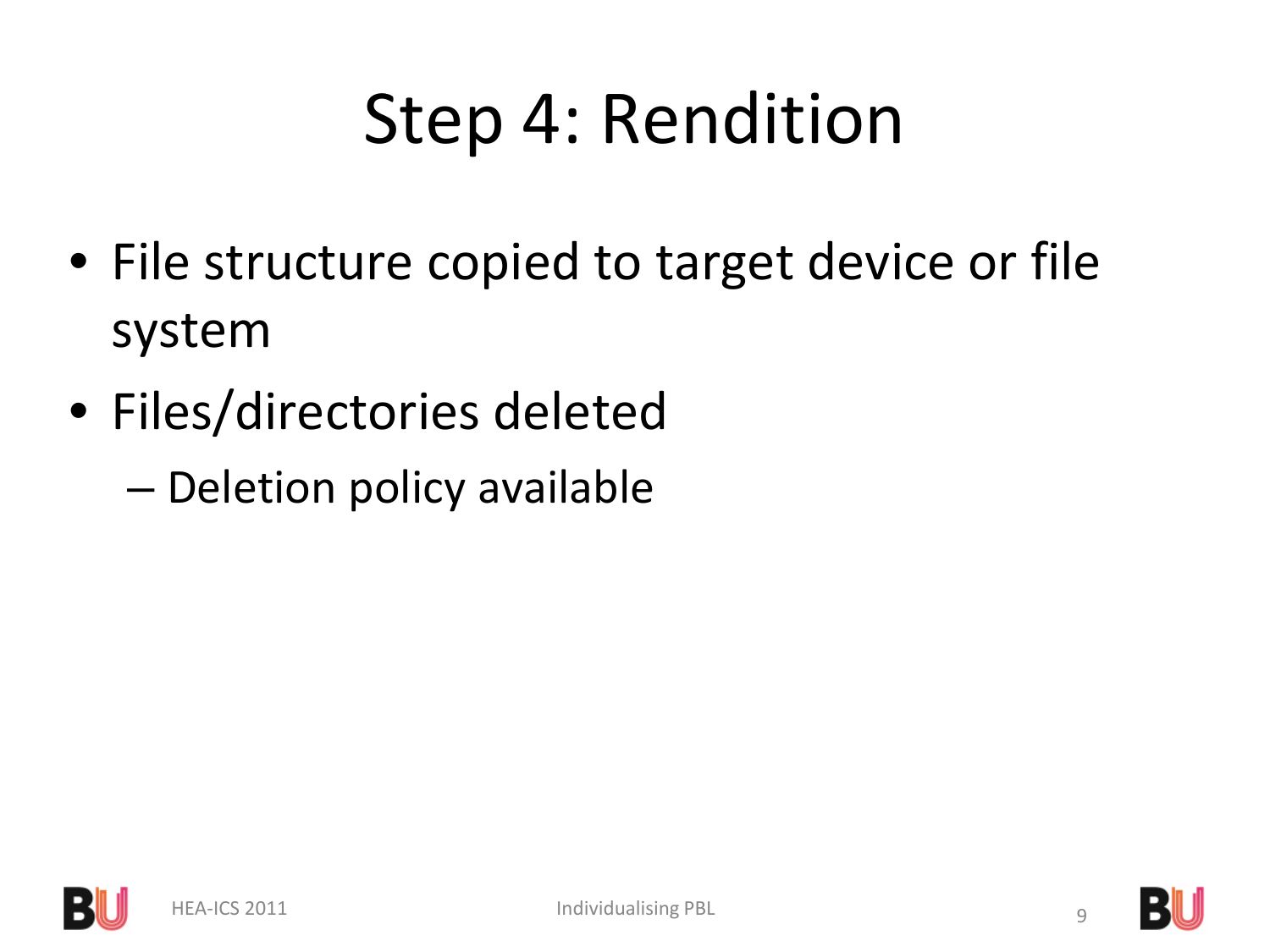## What the students have to do

- Find the hidden information
- Identify all the files
- Write up to a standard suitable for use in a case
- Meta-learning
	- Seeing data as it is
	- Assessing the quality of data



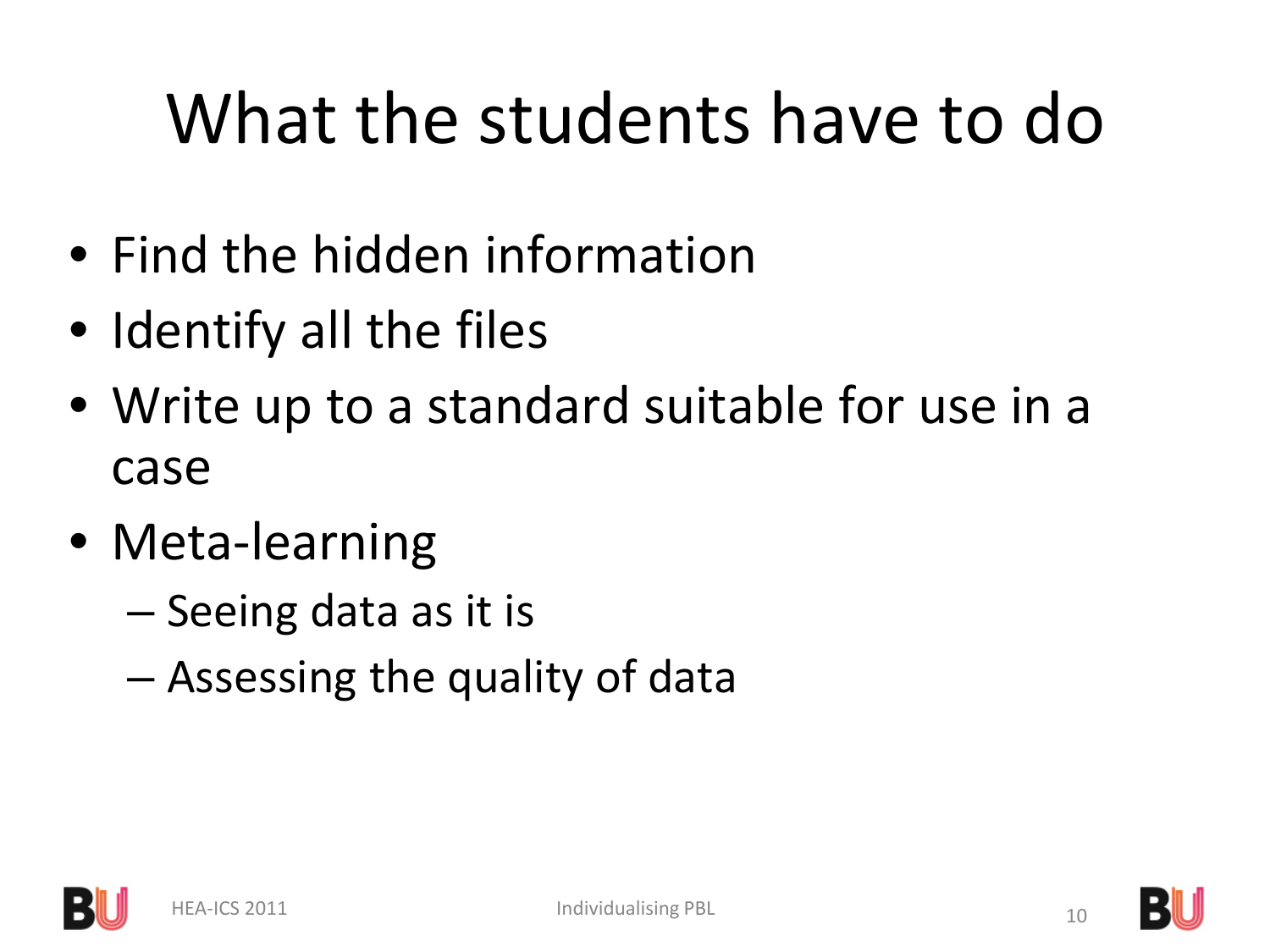#### Example GPS Data

- Landmark selected
- Points generated
- Students need to find the points and interpret data

| Point 001 |  | 55 7 5.68 N   |  | 1 34 52.07 W      |  |
|-----------|--|---------------|--|-------------------|--|
| Point 002 |  | 54 38 50.40 N |  | $1, 43, 0.63$ W   |  |
| Point 003 |  | 54 44 55.54 N |  | 1 35 48.88 W      |  |
| Point 004 |  | 55 21 30.12 N |  | $1\,39\,55.47\,W$ |  |



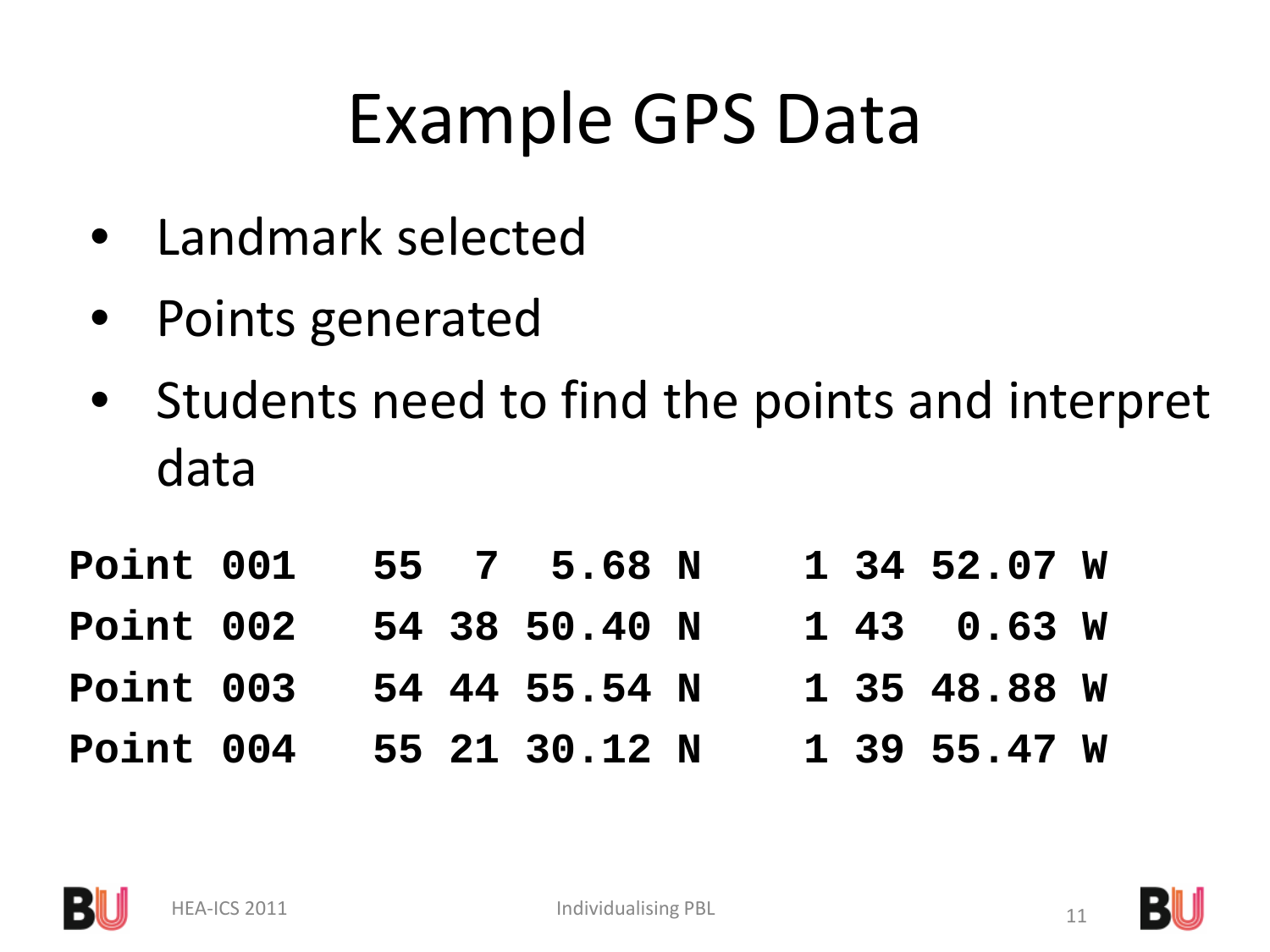#### Intersection



Intersection point: St James's Park, Newcastle

Question: intersection point is not in the data. Is it allowable as evidence?



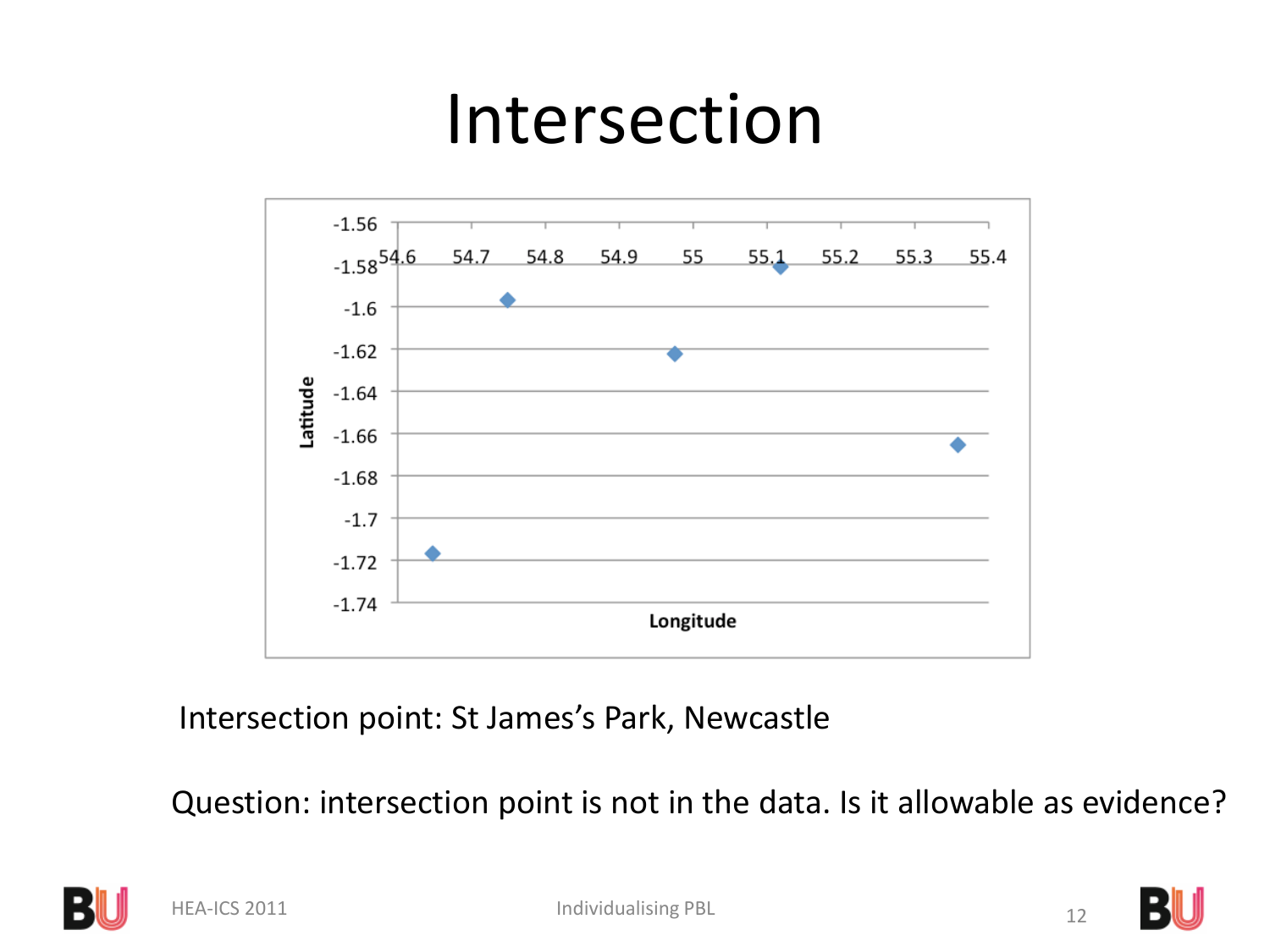### Example Password Data

- Password: moeszyslak
- Nato encoding with partitioning:
	- *M*ike *O*scar *E*cho
	- *S*ierra *Z*ulu *Y*ankee *S*ierra
	- *L*ima *A*lpha *K*ilo
- Encoding:
	- One part rendered as a PNG image and then 'tiled'
	- Another part dubbed over a WAV file
	- Final part encoded in base64 then embedded in a file



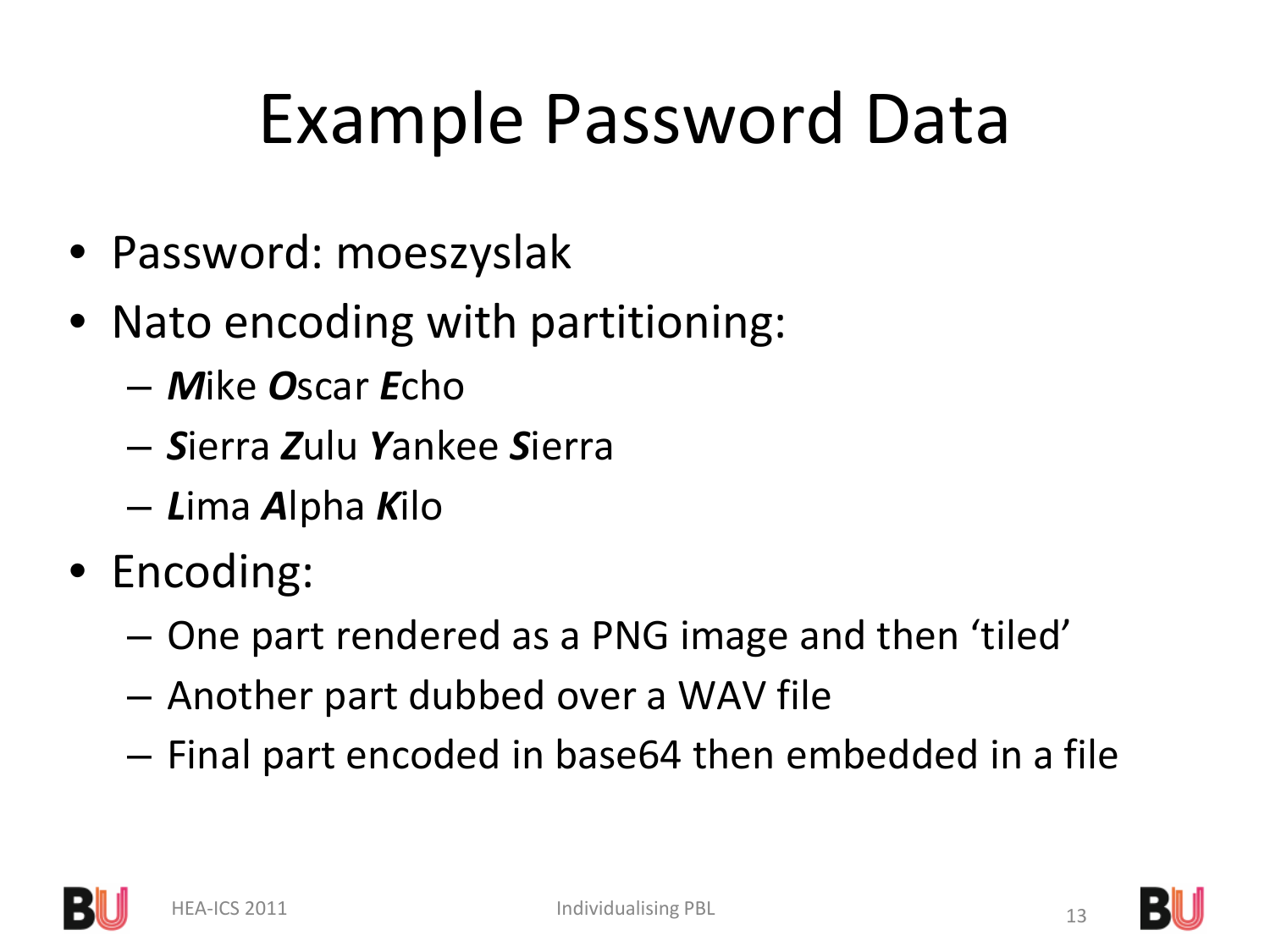#### The Benefits

- Students can use any tools
- Students can help each other
- Problem segmentation or delay ineffective
- Images are easily scalable
- It is possible to organically influence problemsolving techniques
- Fun for students and staff...



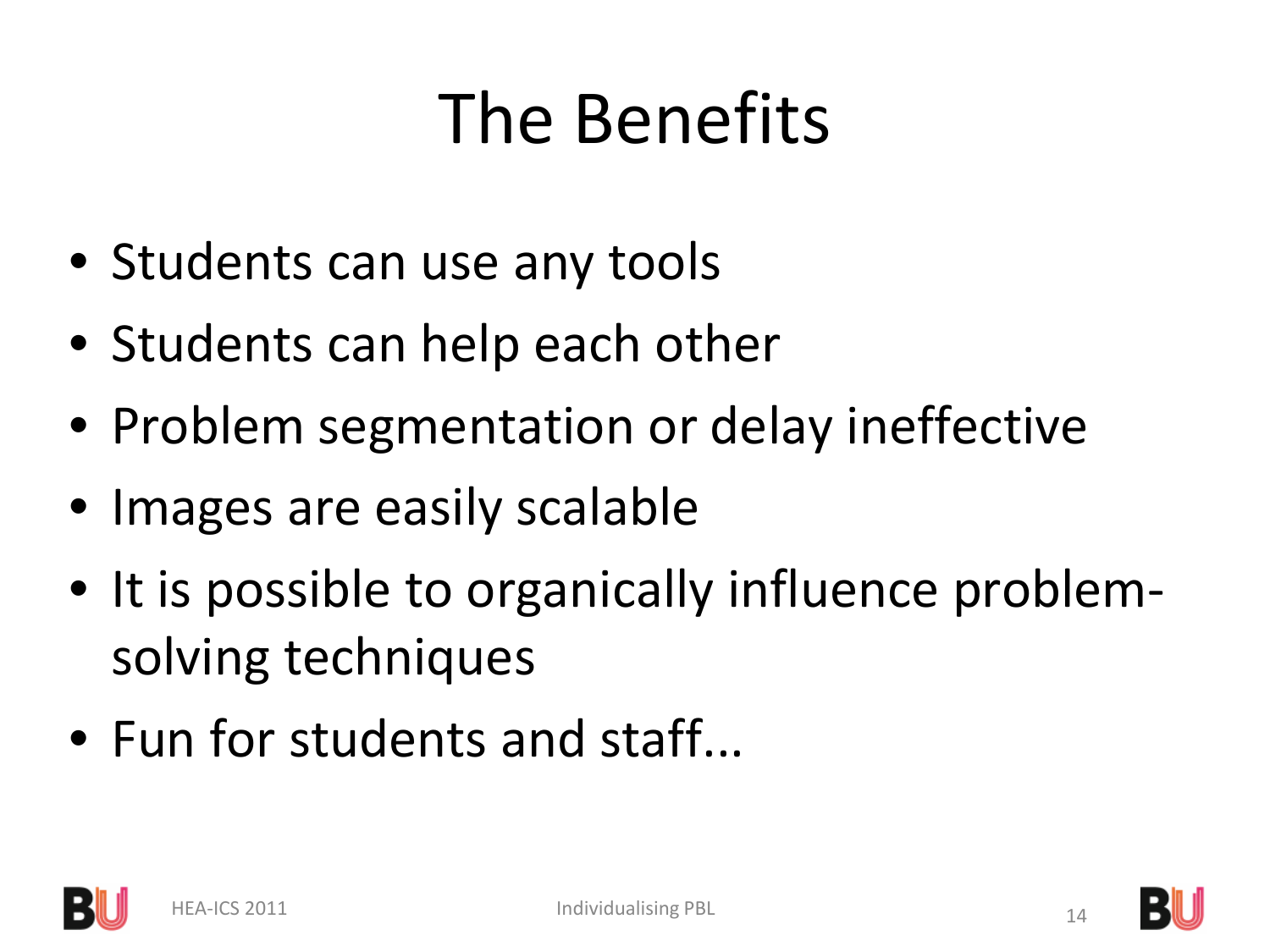#### Student Experience

- Forensic Computing & Security started in 2009
- First version of software used in first cohort
- Students report that fully analysing the image takes a long time
	- But no complaints verbal or otherwise
	- Lots of positive comments



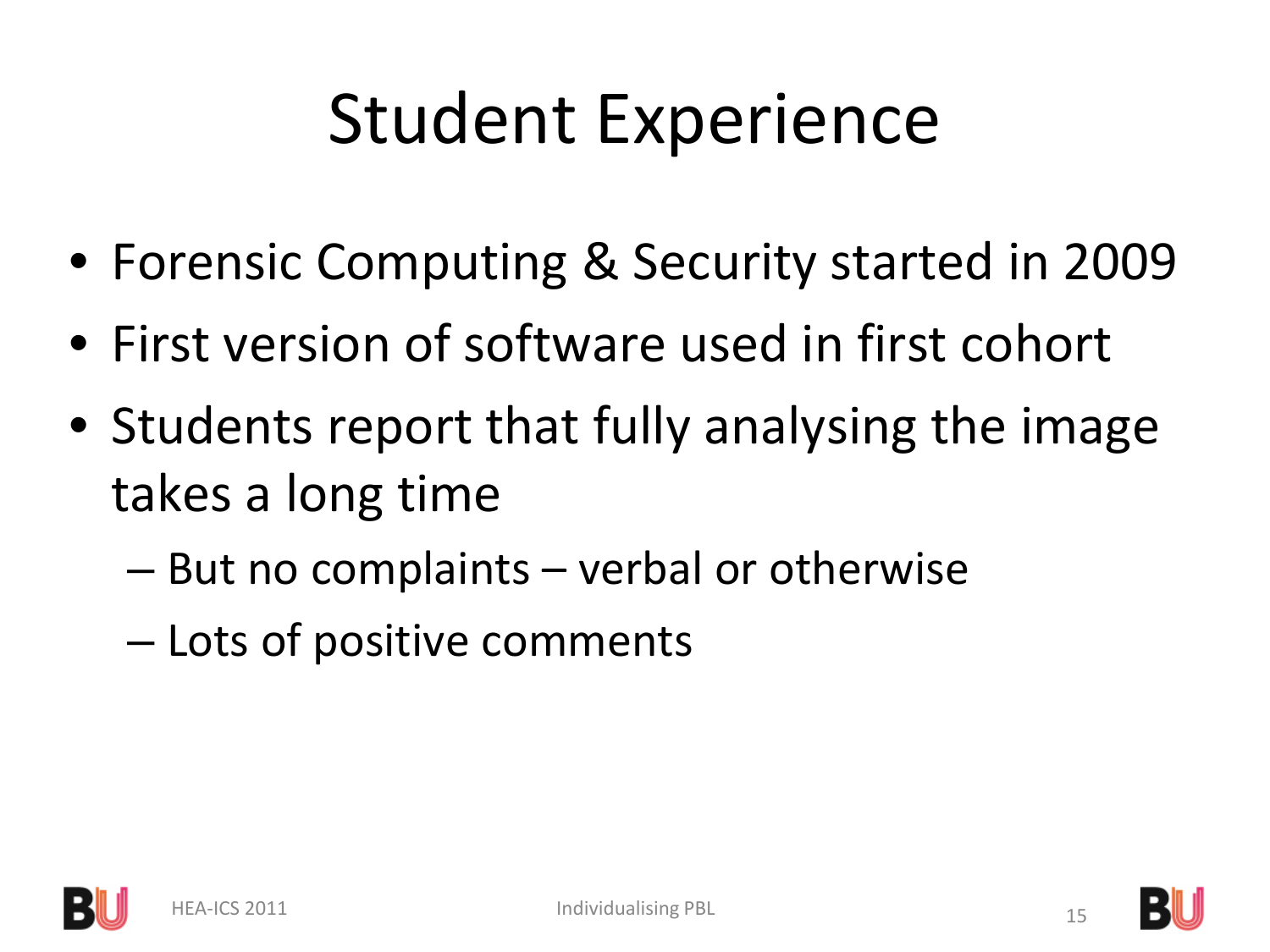### The Framework

- Goal: flexible data generator with minimum number of constraints
- Organised as a workflow
- Flexible in terms of:
	- Applications inclusion and sequencing
	- Data generation, selection of targets, embedding
	- Policies: naming, placing, deleting, etc.
	- Configuration via spreadsheet



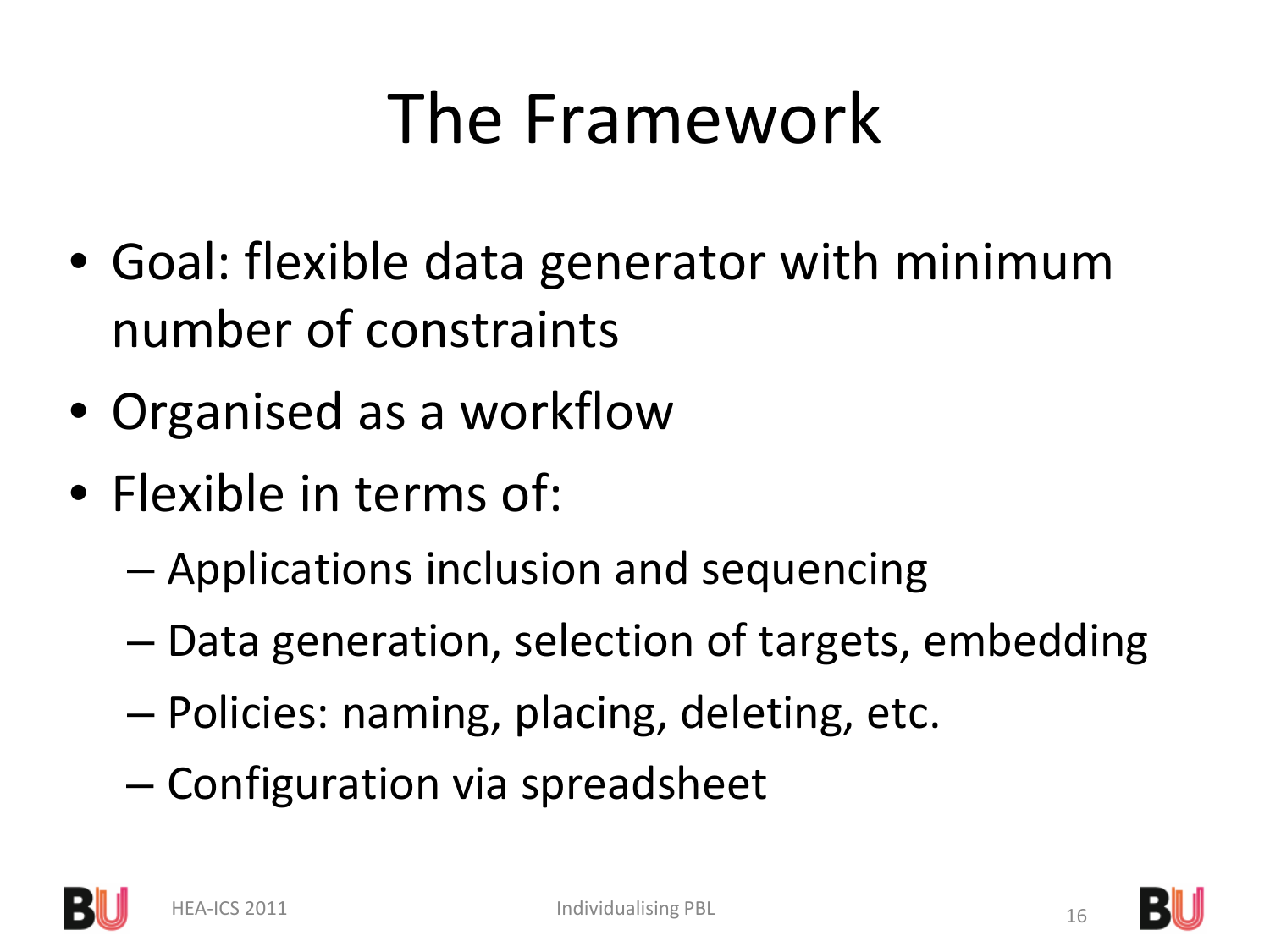#### Next…

- Use in other contexts
	- So far…
		- collaboration with 'real' CSI simulation
		- Used in Erasmus Intensive Programme
- More applications
	- E.g., logs, SQLITE files
	- E.g., GPS timeline
- Open source?